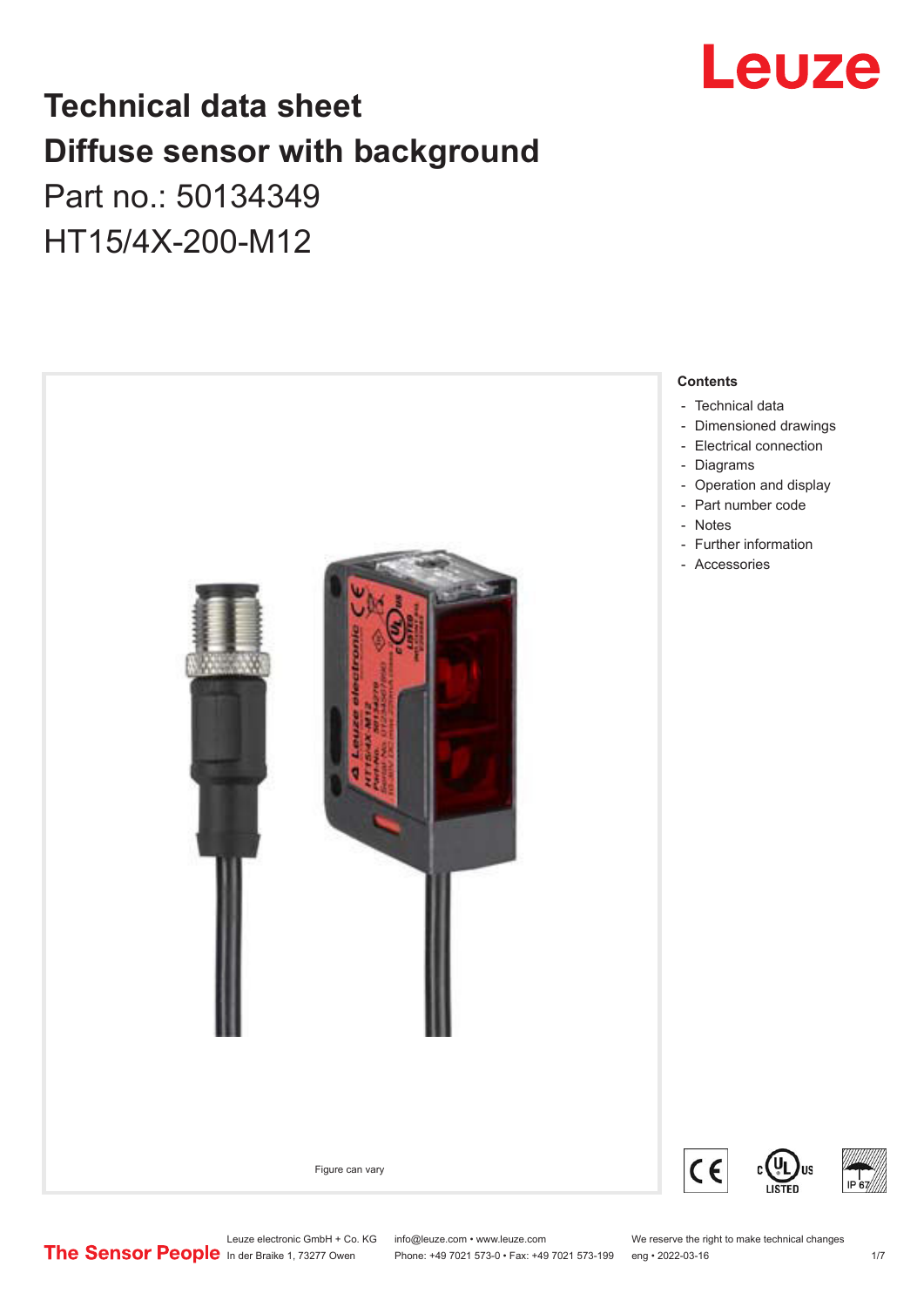ground suppression

## <span id="page-1-0"></span>**Technical data**

# Leuze

#### **Basic data**

Series 15 **Operating principle** Diffuse reflection principle with back-

#### **Optical data**

| <b>Black-white error</b>        | $<$ 15% up to 350 mm                 |
|---------------------------------|--------------------------------------|
| <b>Operating range</b>          | Guaranteed operating range           |
| Operating range, white 90%      | $0.0121$ m                           |
| Operating range, gray 18%       | 0.0120.7m                            |
| Operating range, black 6%       | $0.0120.5$ m                         |
| <b>Operating range limit</b>    | Typical operating range              |
| <b>Operating range limit</b>    | $0.0121$ m                           |
| <b>Adjustment range</b>         | 50  1,000 mm                         |
| Light source                    | LED, Red                             |
| Wavelength                      | 640 nm                               |
| <b>Transmitted-signal shape</b> | Pulsed                               |
| LED group                       | Exempt group (in acc. with EN 62471) |
|                                 |                                      |

#### **Electrical data**

**Protective circuit** Polarity reversal protection Short circuit protected

| Performance data              |                                     |
|-------------------------------|-------------------------------------|
| Supply voltage U <sub>p</sub> | 10  30 V, DC, Incl. residual ripple |
| <b>Residual ripple</b>        | $0 15 \%$ , From $U_{p}$            |
| <b>Open-circuit current</b>   | $020$ mA                            |
|                               |                                     |

#### **Outputs**

**Number of digital switching outputs** 1 Piece(s)

| <b>Switching outputs</b><br><b>Voltage type</b><br>Switching current, max. | DC.<br>100 mA           |
|----------------------------------------------------------------------------|-------------------------|
| <b>Switching voltage</b>                                                   | high: ≥( $U_p - 2.5V$ ) |
| <b>Switching output 1</b>                                                  | low: $\leq 2.5V$        |
| <b>Assignment</b>                                                          | Connection 1, pin 4     |
| Switching element                                                          | <b>Transistor PNP</b>   |

| <b>SWItching element</b>   | Transistor, PNF |
|----------------------------|-----------------|
| <b>Switching principle</b> | Light switching |
|                            |                 |

#### **Timing**

| <b>Switching frequency</b> | 500 Hz        |
|----------------------------|---------------|
| <b>Response time</b>       | 1 $\text{ms}$ |
| <b>Readiness delay</b>     | 300 ms        |

| <b>Connection 1</b>       |                      |
|---------------------------|----------------------|
| <b>Function</b>           | Signal OUT           |
|                           | Voltage supply       |
| <b>Type of connection</b> | Cable with connector |
| Cable length              | 200 mm               |
| <b>Sheathing material</b> | <b>PUR</b>           |
| Cable color               | <b>Black</b>         |
| Wire cross section        | $0.14 \text{ mm}^2$  |
| <b>Thread size</b>        | M <sub>12</sub>      |
| <b>Type</b>               | Male                 |
| <b>Material</b>           | Plastic              |
| No. of pins               | 4 -pin               |
| Encoding                  | A-coded              |
| <b>Mechanical data</b>    |                      |

| Dimension (W x H x L)    | 15 mm x 42.7 mm x 30 mm      |
|--------------------------|------------------------------|
|                          |                              |
| <b>Housing material</b>  | Plastic                      |
| <b>Plastic housing</b>   | ABS                          |
| Lens cover material      | Plastic                      |
| Net weight               | 22g                          |
| <b>Housing color</b>     | <b>Black</b>                 |
| <b>Type of fastening</b> | Through-hole mounting        |
|                          | Via optional mounting device |

#### **Operation and display**

| Type of display                     | I FD                    |
|-------------------------------------|-------------------------|
| <b>Number of LEDs</b>               | 2 Piece(s)              |
| <b>Operational controls</b>         | Multiturn potentiometer |
| Function of the operational control | Range adjustment        |

#### **Environmental data**

| Ambient temperature, operation | -40  60 °C                       |
|--------------------------------|----------------------------------|
| Ambient temperature, storage   | $-40$ 70 $^{\circ}$ C $^{\circ}$ |

#### **Certifications**

| Degree of protection     | IP 67         |
|--------------------------|---------------|
| <b>Protection class</b>  | Ш             |
| <b>Certifications</b>    | c UL US       |
| <b>Standards applied</b> | IEC 60947-5-2 |

#### **Classification**

| <b>Customs tariff number</b> | 85365019 |
|------------------------------|----------|
| <b>ECLASS 5.1.4</b>          | 27270904 |
| <b>ECLASS 8.0</b>            | 27270904 |
| <b>ECLASS 9.0</b>            | 27270904 |
| ECLASS 10.0                  | 27270904 |
| <b>ECLASS 11.0</b>           | 27270904 |
| ECLASS 12.0                  | 27270903 |
| <b>ETIM 5.0</b>              | EC002719 |
| <b>ETIM 6.0</b>              | EC002719 |
| <b>ETIM 7.0</b>              | EC002719 |

Leuze electronic GmbH + Co. KG info@leuze.com • www.leuze.com We reserve the right to make technical changes<br>
The Sensor People in der Braike 1, 73277 Owen Phone: +49 7021 573-0 • Fax: +49 7021 573-199 eng • 2022-03-16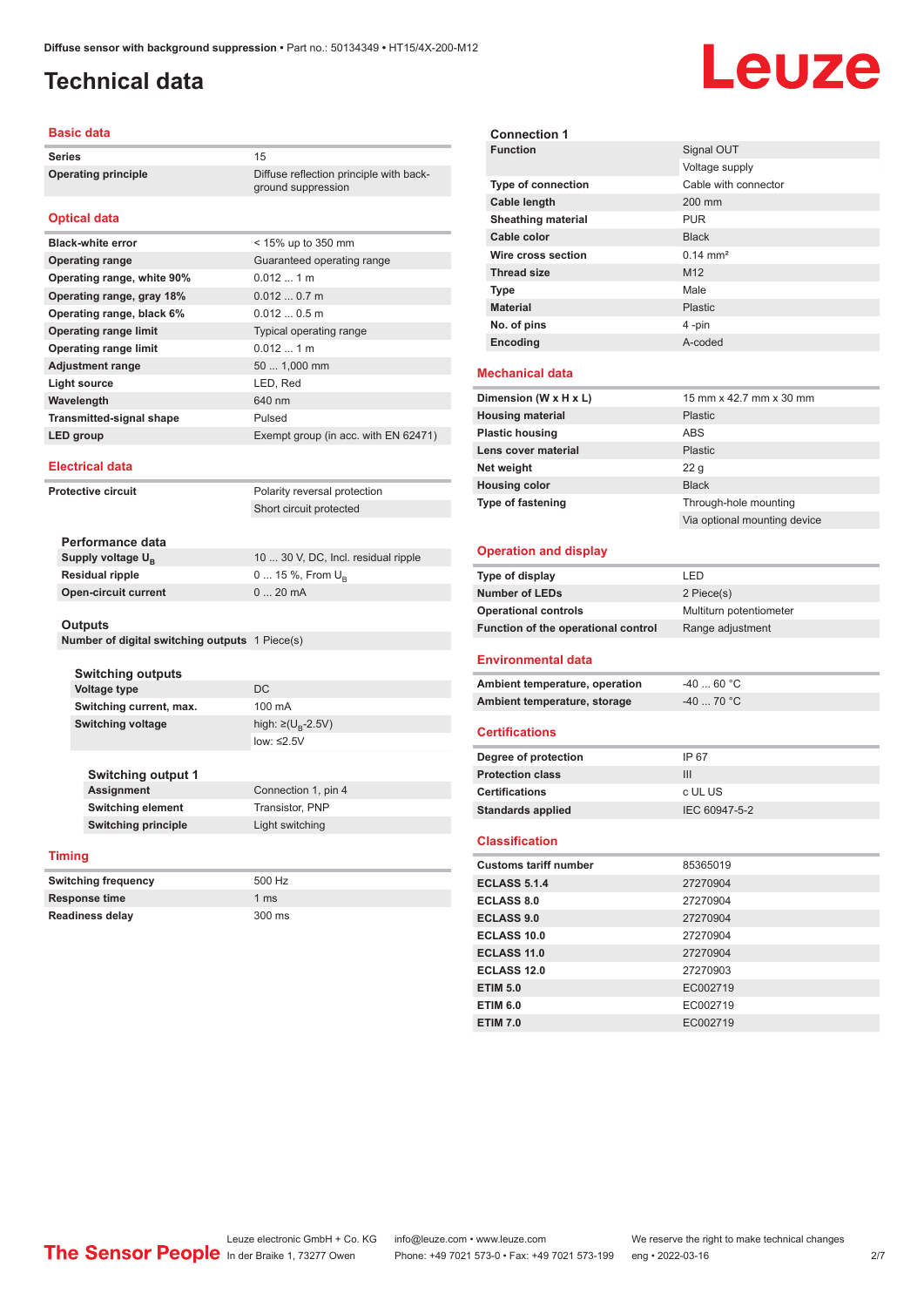## <span id="page-2-0"></span>**Dimensioned drawings**

Leuze

All dimensions in millimeters







- A LED indicator
- B Optical axis
- B1 Receiver
- B2 Transmitter
- C Range adjustment

## **Electrical connection**

#### **Connection 1**

M12x1

| <b>Function</b>           | Signal OUT           |
|---------------------------|----------------------|
|                           | Voltage supply       |
| <b>Type of connection</b> | Cable with connector |
| Cable length              | 200 mm               |
| <b>Sheathing material</b> | <b>PUR</b>           |
| Cable color               | <b>Black</b>         |
| Wire cross section        | $0.14 \text{ mm}^2$  |
| <b>Thread size</b>        | M12                  |
| <b>Type</b>               | Male                 |
| <b>Material</b>           | Plastic              |
| No. of pins               | $4$ -pin             |
| Encoding                  | A-coded              |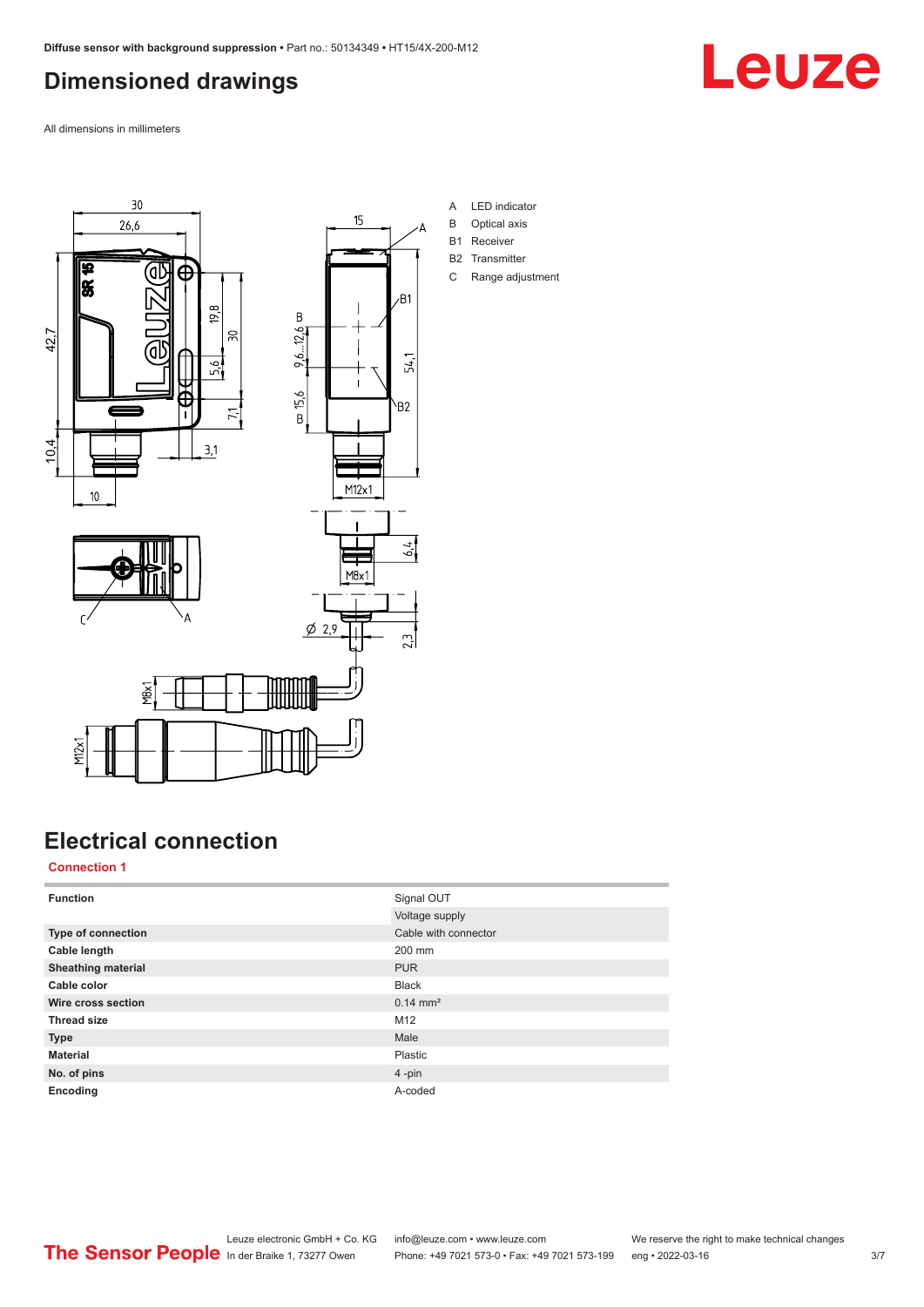## <span id="page-3-0"></span>**Electrical connection**

| Pin            | <b>Pin assignment</b> |  |
|----------------|-----------------------|--|
|                | V+                    |  |
| $\overline{2}$ | n.c.                  |  |
| 3              | <b>GND</b>            |  |
| $\overline{4}$ | OUT <sub>1</sub>      |  |
|                |                       |  |

## **Diagrams**

Typ. response behavior (focusing distance 350 mm)



Typ. response behavior (focusing distance 1000 mm)



x Distance [mm] y Misalignment [mm]



Leuze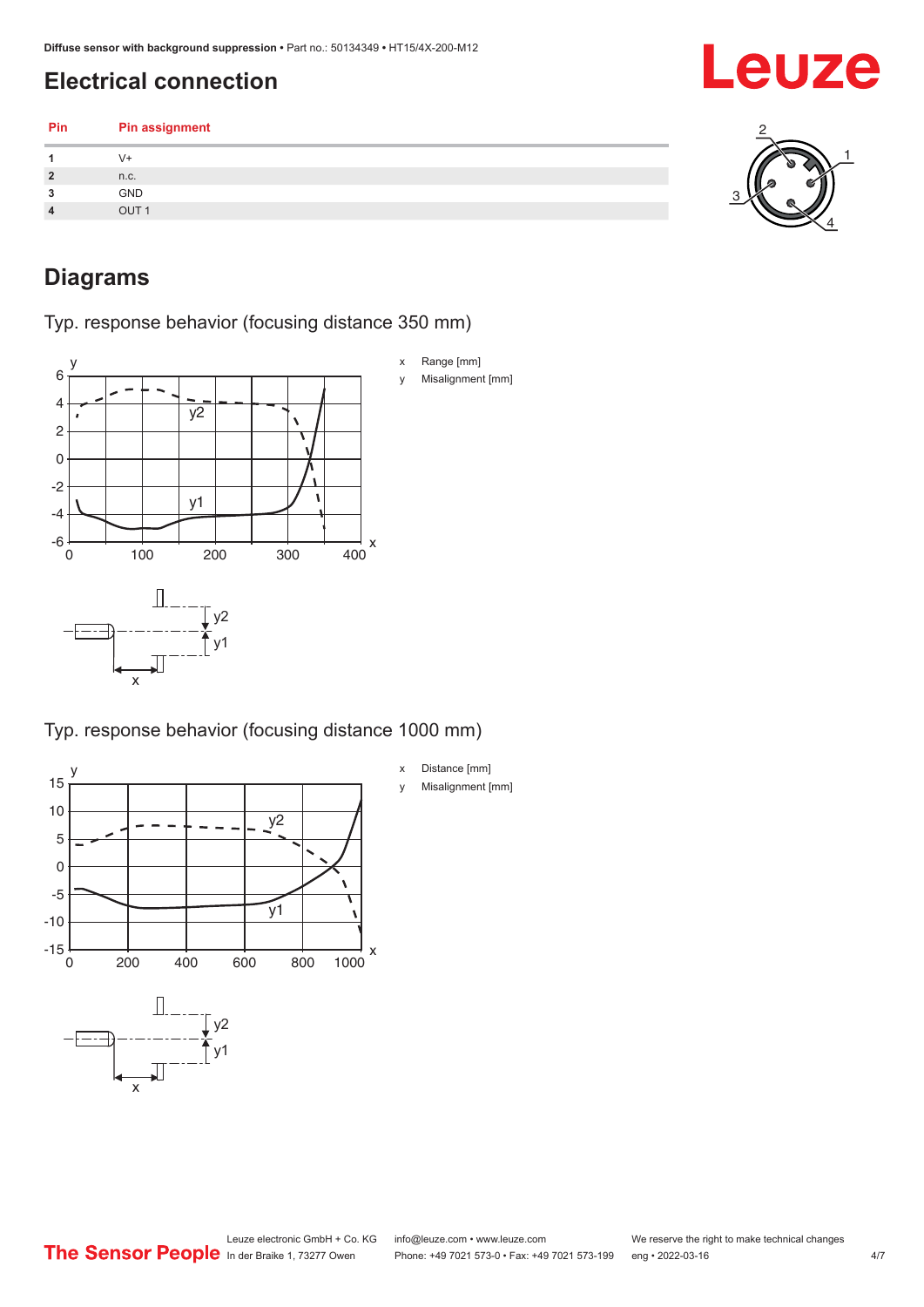#### <span id="page-4-0"></span>**Diagrams**

## Leuze

Typ. black/white behavior



x

 $-\overline{...}$   $-\overline{...}$   $-\overline{...}$ 

x Range [mm]

- y Reduction of range [mm]
- A White 90%
- B Gray 18%
- C Black 6%

### **Operation and display**

| LED            | Display                  | <b>Meaning</b>        |
|----------------|--------------------------|-----------------------|
|                | Green, continuous light  | Operational readiness |
| $\overline{2}$ | Yellow, continuous light | Object detected       |

#### **Part number code**

Part designation: **AAA15d.EE/ ff-HH**

| AAA15       | Operating principle / construction<br>HT15: diffuse reflection sensor with background suppression<br>PRK15: retro-reflective photoelectric sensor with polarization filter<br>LS15: throughbeam photoelectric sensor transmitter<br>LE15: throughbeam photoelectric sensor receiver |
|-------------|-------------------------------------------------------------------------------------------------------------------------------------------------------------------------------------------------------------------------------------------------------------------------------------|
| d           | Light type<br>n/a: red light<br>I: infrared light                                                                                                                                                                                                                                   |
| EE          | Equipment<br>1: adjustable range<br>D: Detection of stretch-wrapped objects                                                                                                                                                                                                         |
| ff          | Switching output / Function<br>2: NPN transistor output, light switching<br>N: NPN transistor output, dark switching<br>4: PNP transistor output, light switching<br>P: PNP transistor output, dark switching<br>X: pin not used                                                    |
| HH          | <b>Electrical connection</b><br>n/a: cable, standard length 2000 mm, 3-wire<br>M8: M8 connector, 4-pin (plug)<br>200-M12: cable, length 200 mm with M12 connector, 4-pin, axial (plug)<br>M12: M12 connector, 4-pin (plug)                                                          |
| <b>Note</b> |                                                                                                                                                                                                                                                                                     |

 $\%$  A list with all available device types can be found on the Leuze website at www.leuze.com.

Phone: +49 7021 573-0 • Fax: +49 7021 573-199 eng • 2022-03-16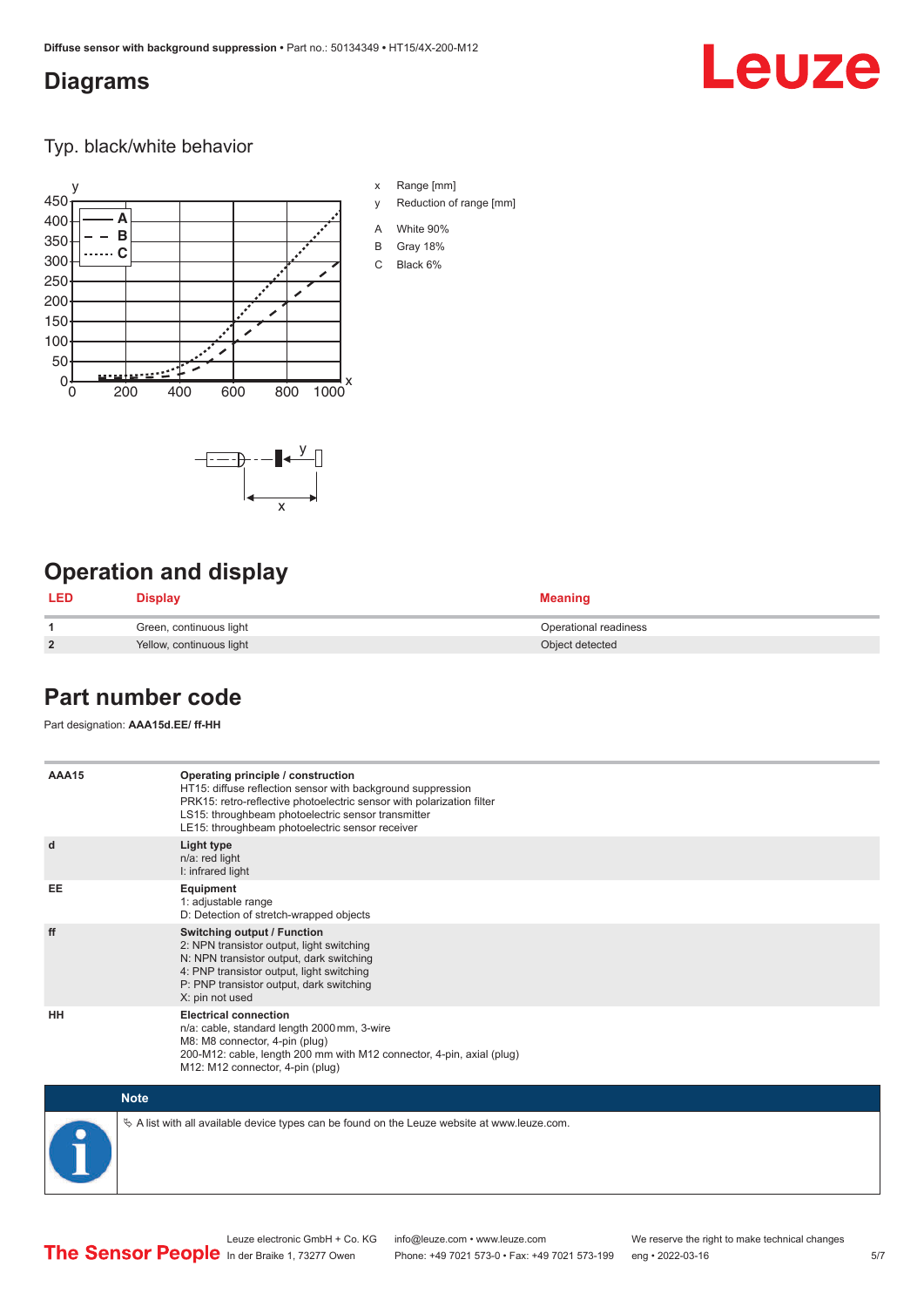#### <span id="page-5-0"></span>**Notes**



**Observe intended use!**

 $\%$  This product is not a safety sensor and is not intended as personnel protection.

 $\%$  The product may only be put into operation by competent persons.

 $\%$  Only use the product in accordance with its intended use.

## **Further information**

• Light source: Average life expectancy 100,000 h at an ambient temperature of 25 °C

### **Accessories**

#### Connection technology - Connection cables

|  | Part no. | <b>Designation</b>     | <b>Article</b>   | <b>Description</b>                                                                                                                                          |
|--|----------|------------------------|------------------|-------------------------------------------------------------------------------------------------------------------------------------------------------------|
|  | 50130652 | KD U-M12-4A-V1-<br>050 | Connection cable | Connection 1: Connector, M12, Axial, Female, A-coded, 4-pin<br>Connection 2: Open end<br>Shielded: No<br>Cable length: 5,000 mm<br>Sheathing material: PVC  |
|  | 50130690 | KD U-M12-4W-V1-<br>050 | Connection cable | Connection 1: Connector, M12, Angled, Female, A-coded, 4-pin<br>Connection 2: Open end<br>Shielded: No<br>Cable length: 5,000 mm<br>Sheathing material: PVC |

## Mounting technology - Mounting brackets

| Part no. | <b>Designation</b> | <b>Article</b>  | <b>Description</b>                                                                                                                                                                       |
|----------|--------------------|-----------------|------------------------------------------------------------------------------------------------------------------------------------------------------------------------------------------|
| 50040269 | <b>BT 25</b>       | Mounting device | Design of mounting device: Angle, L-shape<br>Fastening, at system: Through-hole mounting<br>Mounting bracket, at device: Screw type<br>Type of mounting device: Rigid<br>Material: Metal |

## Mounting technology - Rod mounts

|            | Part no. | <b>Designation</b> | <b>Article</b>  | <b>Description</b>                                                                                                                                                                                               |
|------------|----------|--------------------|-----------------|------------------------------------------------------------------------------------------------------------------------------------------------------------------------------------------------------------------|
| $\sqrt{d}$ | 50117829 | BTP 200M-D12       | Mounting system | Design of mounting device: Protection hood<br>Fastening, at system: For 12 mm rod<br>Mounting bracket, at device: Screw type<br>Type of mounting device: Clampable, Adjustable, Turning, 360°<br>Material: Metal |

Leuze